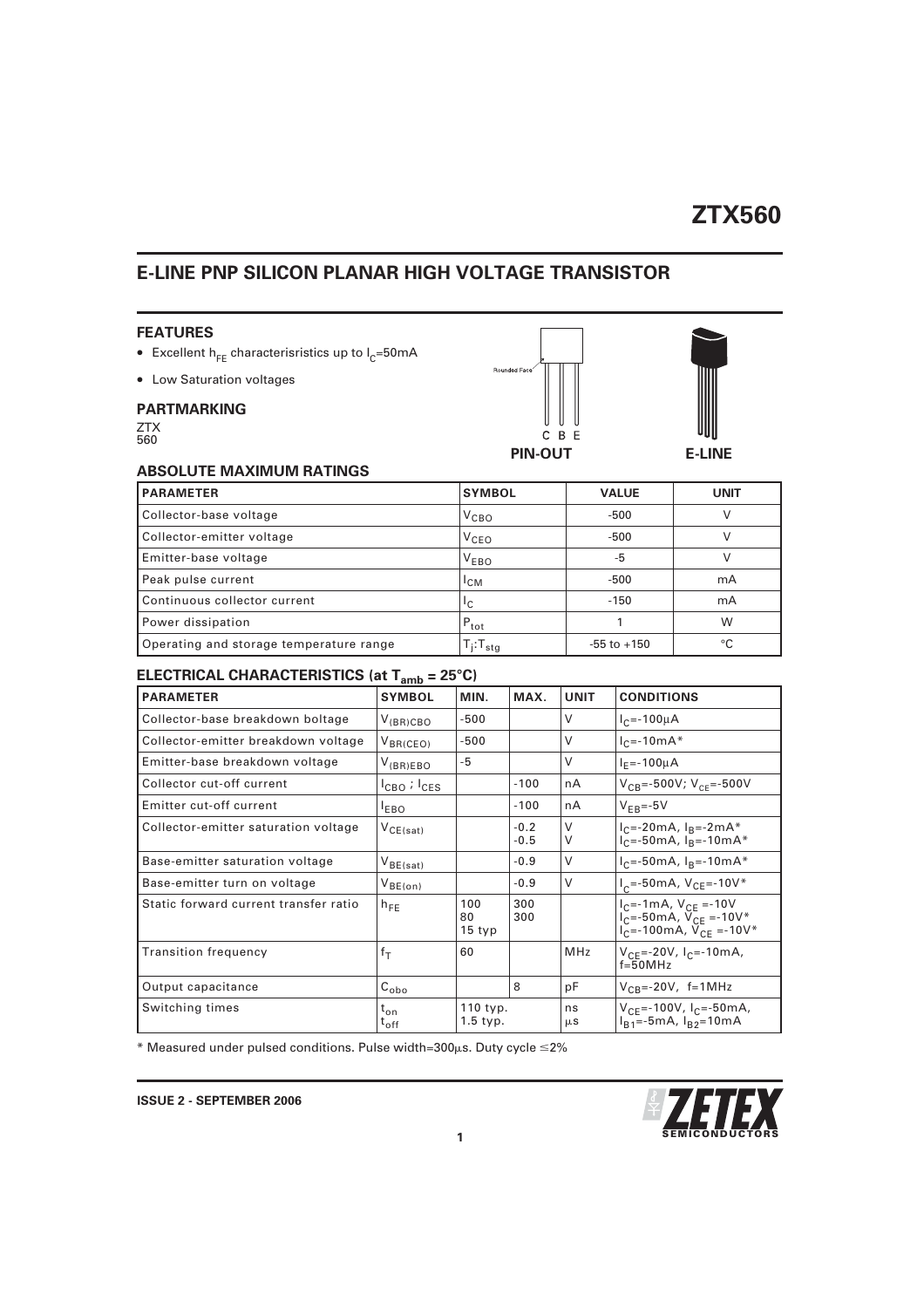# **ZTX560**



### **TYPICAL CHARACTERISTICS**



**ISSUE 2 - SEPTEMBER 2006**